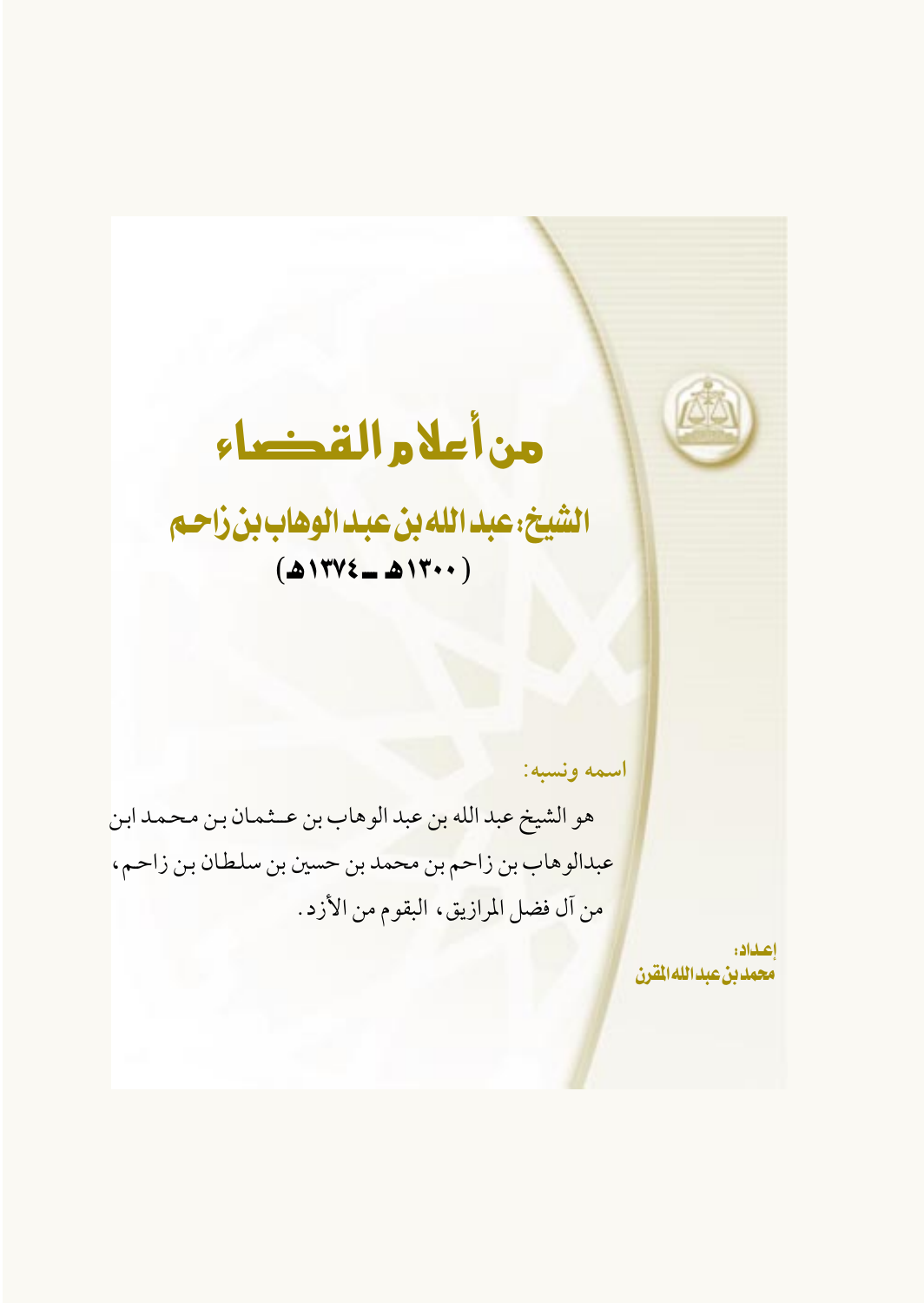# مولده ونشأته:

ولد في بلدة (القصب) عام ١٣٠٠هـ، ونشأ في رعاية والده الذي كان من أعيان القصب وتجارها، توفي عام ١٣٢٢هـ، ووالدته هي حصة بن محمد بن عثمان ابن منيع، من أسرة عريقة من أعيان القصب، رباه والده وهيأ له حياة مستقرة وسط أسرة عرفت بالورع والتقوى والتمسك بدينها، والتحلي بالأخلاق الفاضلة، فنشأ في بيئة صالحة متدينة ومستقرة .

# تعليمه وشيوخه:

تعلم القراءة والكتابة وحفظ القر أن الكريم في (قر اية) الشيخ سليمان بن قاسم، فحفظ القرآن وجدّ واجتهد في تجويده عن ظهر قلب، وأقبل على دراسة بعض كتب الفقه والتفسير والحديث، فظهر منذ بكورة شبابه بالتقوى والجد في طلب العلم، فاختاروه إماماً لمسجدهم وهو في هذه المرحلة من عمره .

لم يقف هـذا القدر الذي أهـله لإمامة بلدته (القصب) أمـام طموحاته في زيادة علمه ، فسافر إلى بلدة (شقراء) التي تبعد عن القصب خمسة وثلاثين كيلاً ، والتي عرفت بكثرة مجالس علمائها ، فتلقى فيها الكثير ، ولكنه لم يستقر فيها طويلاً ، فانتقل منها إلى بلدة (أشيقر ) ليلتحق بمجلس العالم الفقيه الشيخ إبراهيم بن صالح بن عيسى ، الذي اشتهر في نجد بسعة علمه في الفقه والحديث وعلم الفرائض وعلوم العربية والتاريخ والأنساب، فاجتهد ابن زاحم في استيعاب كل ما يسمعه من شيخه ، فلحظ عليه الشيخ ابن عيسى توقد ذكائه واجتهاده ، فأثنى عليه وقرَّبه منه ، وأنزله مكانة خاصة في نفسه وعلمه ، وتوطدت هذه العلاقة بينهما حتى بعد أن رحل عنه، واستمرت الكتابة بينهما .  $\frac{1}{2}$ ه بيد (٢٣) رحيه ١٤٢٥هـ ـ ٢٠٤٤هـ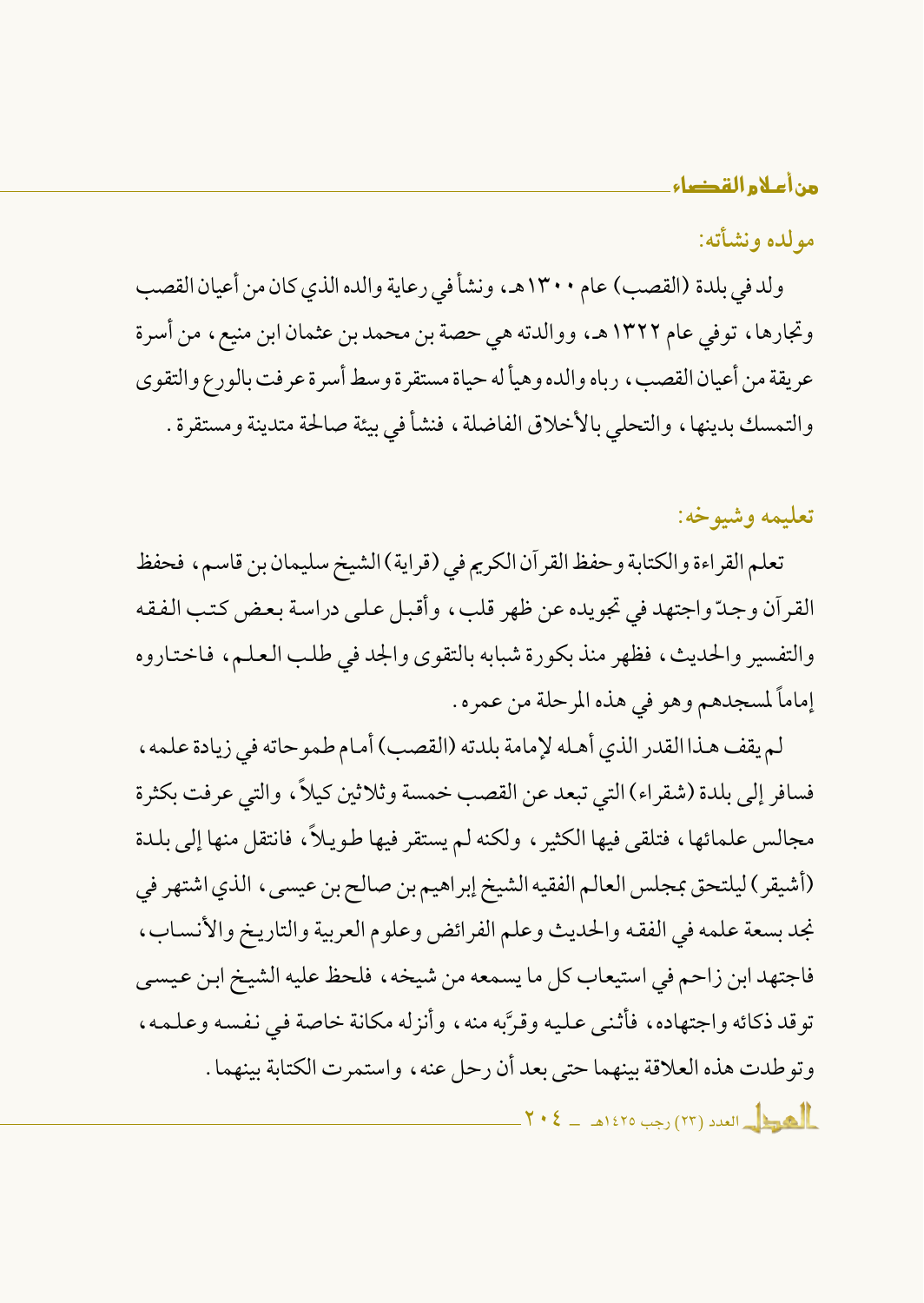#### عبد الله بن عبد الوهاب بن زاحم

عاد إلى بلدة (شقراء) وأخذ عن قاضيها الشيخ على بن عبد الله بن عيسى علوم الأصول والفقه واللغة العربية ، وتطلعت نفسه إلى التبحر في المزيد من العلوم ، فرحل إلى الرياض، والتحق بمجلس الشيخ عبد الله بن عبد اللطيف آل الشيخ الذي لـم يكن يلتحق به إلا من قطع شوطاً بعيداً في العلم والتحصيل ، وأخذ عنه التفسير والحديث والعقائد والتوحيد، ثم أخذ عن الشيخ محمد بن محمود علوم الفقه وأصوله، وجلس إلى الشيخ سعد ابن عتيق، وأخذ عنه الحديث وعلومه والتوحيد، ودرس النحو وعلوم العربية على الشيخ حمد ابن فارس ، كما درس علم الفر ائض على الشيخ عبد الله ابن راشد ابن جلعود، وغيرهم من أعلام الرياض وشيوخها، وحاز على ثقتهم ورضاهـم، ونال إجازتهم في العلوم التي تلقاها عنهم .

صلته بالشيخ العنقري:

تعرف على الشيخ عبد الله بن عبد العزيز العنقري أثناء وجوده في الرياض بعد أن التحق بمجلسه في العلم الذي كان من كبار مجالس علماء الرياض، فتألفت روحيهما، وتوثقت الصلة بينهما مع مرور الوقت، فاستفاد ابن زاحم من علمه فائدة عظيمة، فطلب منه الشيخ العنقري مرافقته إلى المجمعة حينما صدر أمر الملك عبدالعزيز بتعيينه قاضياً لبلدان سدير عام ١٣٢٤هـ، ومقره في (المجمعة).

تردد الشيخ عبد الله ابن زاحم في بادئ الأمر ، ولكنه ما لبث أن استجاب لرغبة شيخه لشدة حاجة شيخه له، وكان كفيف البصر ، ويحتاج لمن يقرأ ويكتب له، ويعينه في بعض أعماله . تعلقت نفس الشيخ العنقري بتلميذه ابن زاحم بعد أن لمس أمانته وعلمه وصلة العلاقة  $\frac{1}{\sqrt{1+\epsilon}}$ العدد (٢٣) رجب ١٤٢٥هـ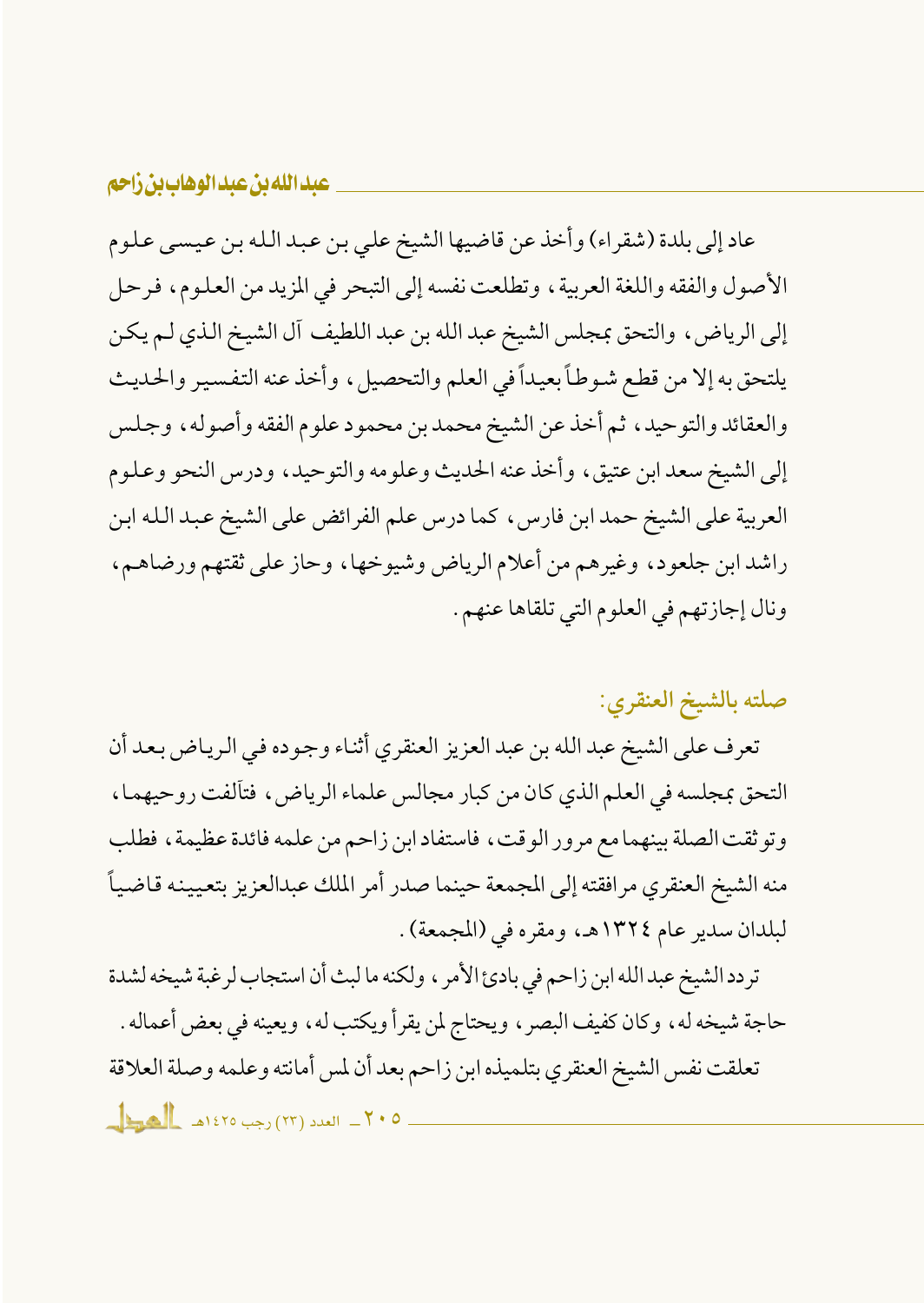والمودة التي ربطت بينهما رغم فارق السن والعلم .

رحل معه إلى المجمعة ، وأصبح يكتب له الصكوك والأحكام التي يصدرها ، ويقرأ عليه جميع الدعاوي المقدمة من الخصوم، وجميع أعمال التوثيق، والعقود والمبايعات وغير ها ، كما كان يقر أعليه الكتب والمر اجع التي يحتاج إليها في القضاء والإفتاء والخطابة والوعظ والإرشاد، وأكثر من هذا أنه كان يأخذ نفسه بالاطلاع المستمر على الكتب، ويكتب للشيخ العنقري كل ما يحتاج إليه في مهام القضاء والإفتاء والخطب، وبذلك قرس على أعمال القضاء وأهَّل نفسه لها قبل أن يتولاها، وأذن له الشيخ العنقري في الجلوس إلى الطلاب وتدريسهم والمراجعة معهم بعد أن ينهى الشيخ مجلسه .

# مناصبه في القضاء:

كانت الفترة التي قضاها مع شيخه العنقري قد زرعت في نفسه الثقة في أهليته لتولي القضاء وما ير تبط به من أعمال الوعظ والإرشاد والأمر بالمعروف والنهى عن المنكر والإمامة والخطابة .

فعيَّنه الملك عبد العزيز عام ١٣٣٦ هـ قاضياً ومرشداً وإماماً في هجرة (الداهنة) التي تبعد نحو أربعين كيلاً عن مدينة القصب، وكان أميرها الأمير عبد الله بن ربيعان، وتعد من أكبر المهاجر ، وتضم من المجاهدين الذين يحملون السلاح أكثر من ألفي مجاهد.

كان اختياره قاضياً لهجرة الداهنة على درجة من الأهمية ؛ لأنه سيعيش بين طائفة ليست بينهم منازعات إلا نادراً، فقد نزع التأخي بينهم دوافعَ المنازعات والخصومات، فأقبلوا على التعليم والإفتاء والإرشاد جُل وقتهم .

 $\frac{1}{2}$ ه سوال العدد (٢٣) رجب ١٤٢٥هـ - ٢٠٦.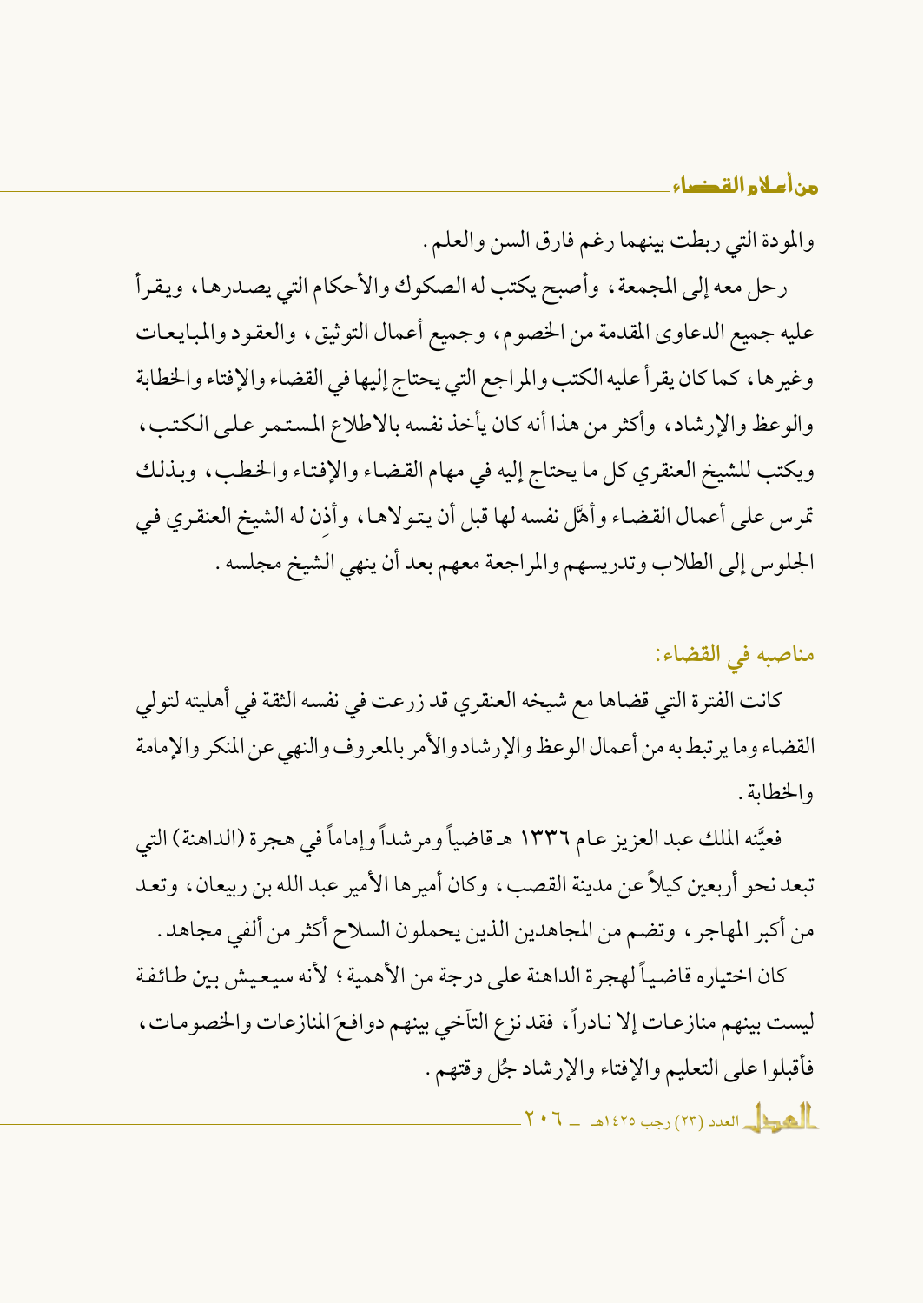# عبدالله بن عبدالوهاب بن زاحم

أدرك الشيخ عبد الله ابن زاحم أهمية ما عُهد إليه ، فكان أسلوبه في القضاء والتعليم سهلاً ومحبباً إلى نفوس جلسائه، فتوطدت العلاقة بينهم، كما رسخت العلاقات مع الأمير عبد الله بن ربيعان، فكان يرافقه في مجالسه وتحركاته، وشارك معه في قيادة الجيش، ولما نُقل الأمير ابن ربيعان إلى هجرة (نفي) عام ١٣٤٩ هـ نقله معه .

قربه من الملك عبد العزيز:

تمتع الشيخ عبد الله ابن زاحم بعلو الهمة وحسن السمعة التي أهلته لأن يحظى بمكانة خاصة في نفس الملك عبد العزيز ومجلسه ، فبدأ يقربه منه ، ويهتم بوجوده مع كبار العلماء أثناء مناقشة الموضوعات التي تعالج بعض المشكلات لإيجاد حل لها، وكان الملك عبد العزيز يود سماع رأيه في حلها ويؤيده فيه .

ولما اطمأن على رجاحة عقله وحسن تصرفه في المواقف الصعبة أشركه في الوفود التي كلفت بمهمات تحتاج إلى رجال من نوع معين، ويحظون بالكفاءة والنزاهة وحسن التصرف في المواقف الصعبة ، فكان يختاره لمرافقته في سفره وفي غزواته ويقربه في مجالسه، واختاره ضمن الوفد الذي وقع اتفاقية مع الإمام يحيى في اليمن عام ١٣٥٢هـ، وشارك في المفاوضات التي أدت إلى عقد معاهدة الطائف عام ١٣٥٣ هـ التي وضعت ترسيماً للحدود بين المملكة واليمن، وكان وقتها قاضياً في الداهنة .

عرف الملك عبد العزيز بحفظ مكانة العلماء وأقدارهم، فاختار الشيخ الزاحم في أول مناصبه في قضاء الداهنة ، أنزله المكانة التي يستحقها من التكريم والتبجيل ، وحرص على حضوره مجالس العلماء والأعيان، فأشركه في الاجتماع العام الذي عقد بالرياض في ٢٠٧ - العدد (٢٢) رجب ١٤٢٥هـ المطل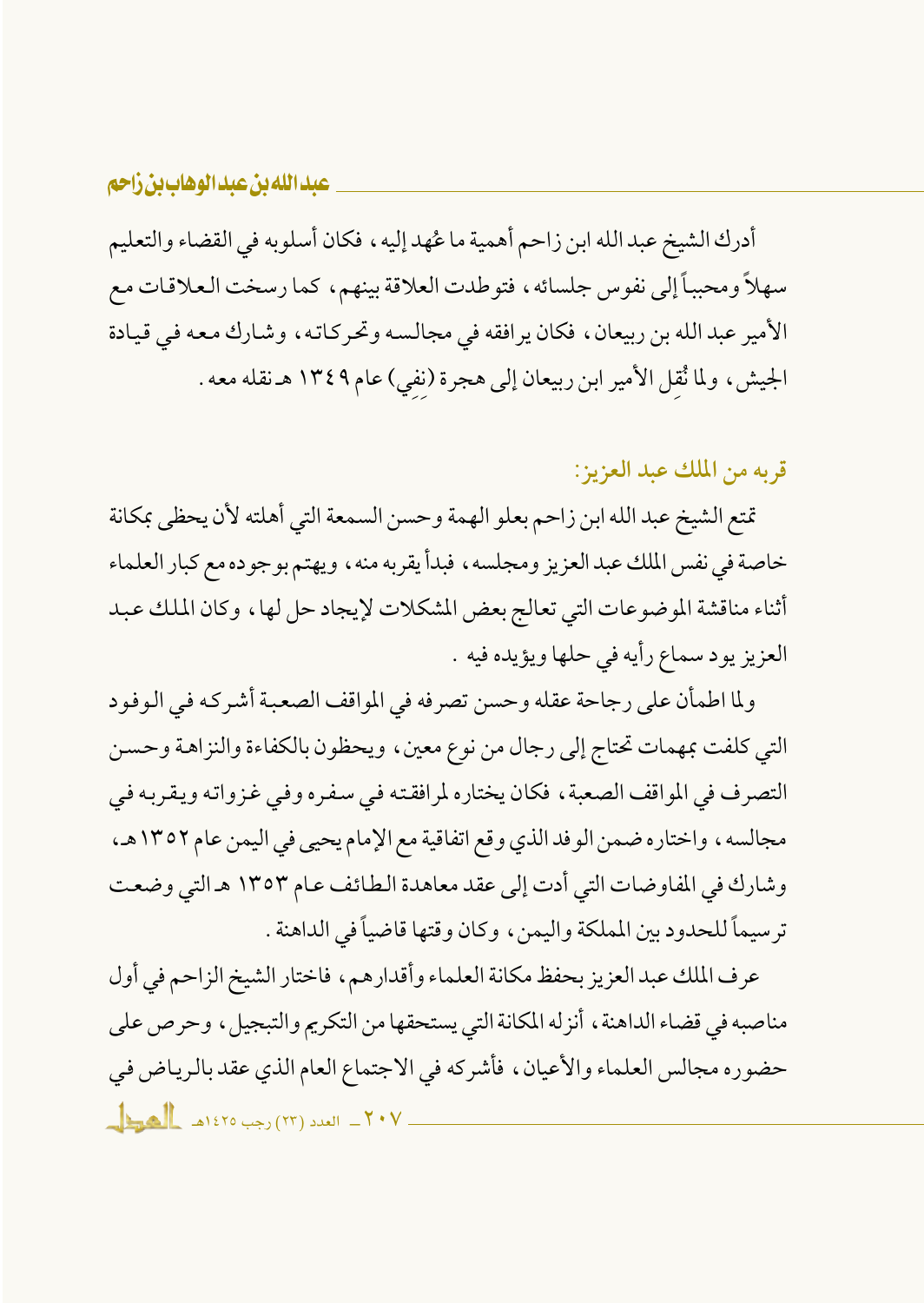٢٢ من جمادي الأولى عام ١٣٤٧هـ، وحضره الآلاف من الأمراء والعلمـاء والأعيان والقواد ورؤساء البلدان والهجر ، كما شارك في معركة (السبلة) في ١٩من شوال عام ١٣٤٧هـ، وحضر مؤتمر (الشعراء)الذي عقد في ٣٠ من ربيع الآخر عام ١٣٤٨هـ، وكان في مقدمة العلماء الذين حضر وا الاجتماع مع الشيخ عبد الرحمن بن عبد اللطيف آل الشيخ، والشيخ عبد الله بن حسن أل الشيخ .

عرض عليه الملك عبد العزيز تولي قضاء الرياض فاعتذر ، فأرسله إلى قضاء (العلا) وبقى فيها عدة أشهر ، ثم رجع وعرض عليه الملك عبد العزيز مرة أخرى قضاء الرياض ، فاعتذر ، ولكن ثقة الملك في الشيخ ابن زاحم دفعته إلى الضغط عليه ومراجعته ، فاستجاب لرغبة الملك عبد العزيز وتولي قضاء الرياض عـام ١٣٥٧ هـ خلفاً للشيخ عبد العزيز ابن بشر بعد أن ضعف لكبر سنه، وطلب إعفاءه عن القضاء .

وفي عام ١٣٦٣هـ اختاره الملك عبد العزيز لتولى رئاسة المحاكم والدوائر الشرعية في المدينة المنورة، فباشر العمل في ٢٠/ ١/ ١٣٦٤هـ، وبدأ في نظر بعض الدعاوي، ونظم العمل في المحكمة ووزع اختصاص كل من أعوانه القضاة الذين طلب نقلهم معه قبل سفره، فتولى الشيخ محمد الخيال القضاء بالمحكمة المستعجلة، وأسند إلى الشيخين عبد العزيز ابن صالح وعبد الحفيظ كر دي مهمة أن يكونا عضوين بالمحكمة الشرعية الكبرى، والشيخ محمد نور كتبي قاضياً للعقارات، ووجه الملك عبد العزيز إلى الشيخ ابن زاحم أن تضاف عقارات البادية إلى المحكمة الشرعية .

كما تولى الشيخ عبد الله ابن زاحم مجال الر قابة على المطبو عات وهيئة الأمر بالمعروف والنهي عن المنكر باعتبارهما من اختصاص رئيس المحكمة الشرعية الكبرى، فكلف رئيس  $\mathbb{R}^3$ ه يبدأ بالعدد (٢٣) رجب ١٤٢٥هـ  $\mathbb{R}^3$  -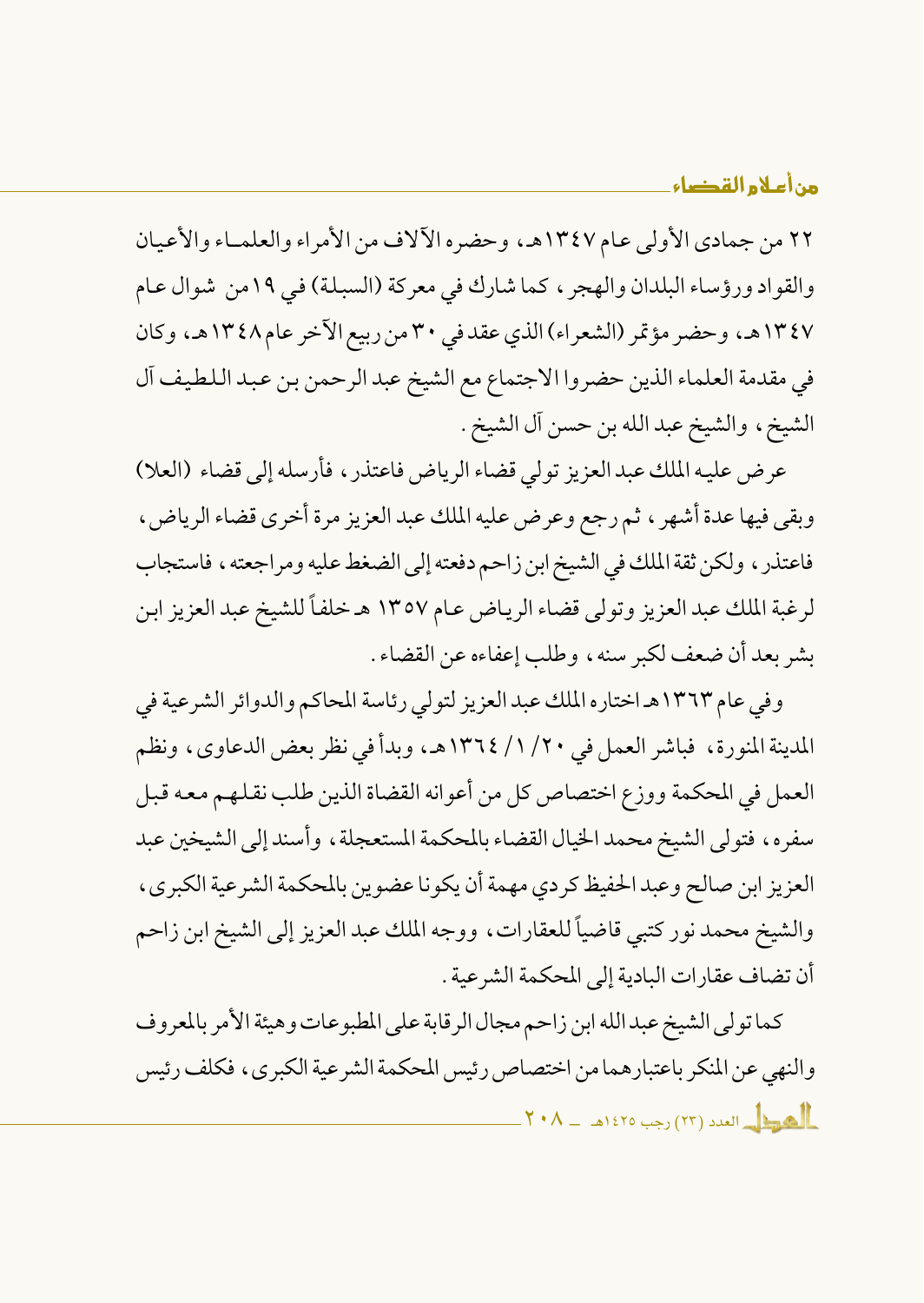#### عبد الله بن عبد الوهاب بن زاحم

البلدية بالمدينة المنورة بتنبيه بائعي الكتب (الدلالين) بألا يعرض أي كتاب للبيع إلا بعد عرضه على رئيس المحكمة وأخذ فسح عليه . وتفقد أعمال هيئة الأمر بالمعروف وأبدى بعض الملاحظات والاقتر احات والتعليمات التي وضعها لسير عملها .

علاقته مع الأمراء والعلماء:

بمثل ما حاز الشيخ عبد الله ابن زاحم على ثقة الملك عبد العزيز ، كان على علاقة ود وصداقة مع بعض الأمراء ، فربطت بينه وبين الأمير عبد الله بن عبد الرحمن الفيصل صداقة ومحبة منذ كان قاضياً في الداهنة ، ودارت بينهما خطابات أخوية عديدة، كما ربطته بالأمير سعود بن عبد العزيز والأمير فيصل علاقة خاصة، ودارت بينهم مكاتبات مباشرة حينما انتقل إلى المدينة المنورة حول القضاء والمقتر حات والآراء لتطوير الأداء، والتي وجدت عندهم قبولاً، وأيَّدا أراءه ومقترحاته وتنظيماته .

ظلت علاقاته مع كبار شيوخه راسخة، وتحولت من علاقة الشيخ بتلميذه إلى صداقة ومودة، فقد استمرت صلته بشيخه عبد الله بن عبد اللطيف أل الشيخ حتى وفاته عام ١٣٣٩هـ، كما استمرت علاقته الوثيقة بشيخه العنقري، وشيخه إبراهيم بن صالح بن عيسى منذ بداية حياته التعليمية – الذي كان كثير الثناء عليه – ودارت بينهما خطابات عديدة ، منها مثلاً :

« ... من محبكم بلا ريب، من الداعي لكم في ظهر الغيب إبراهيم ابن صالح بن عيسى، إلى جناب الأخ المكرم، والصاحب المقدم، من مدَّ عليه العلم رواقه، وسدِّ عليه العلم نطاقه، الشيخ المبجل، والهمام المفضل عبد الله بن عبد الوهاب بن زاحم ... » .  $1 - 1$  العدد (٢٣) رجب ١٤٢٥هـ الصحة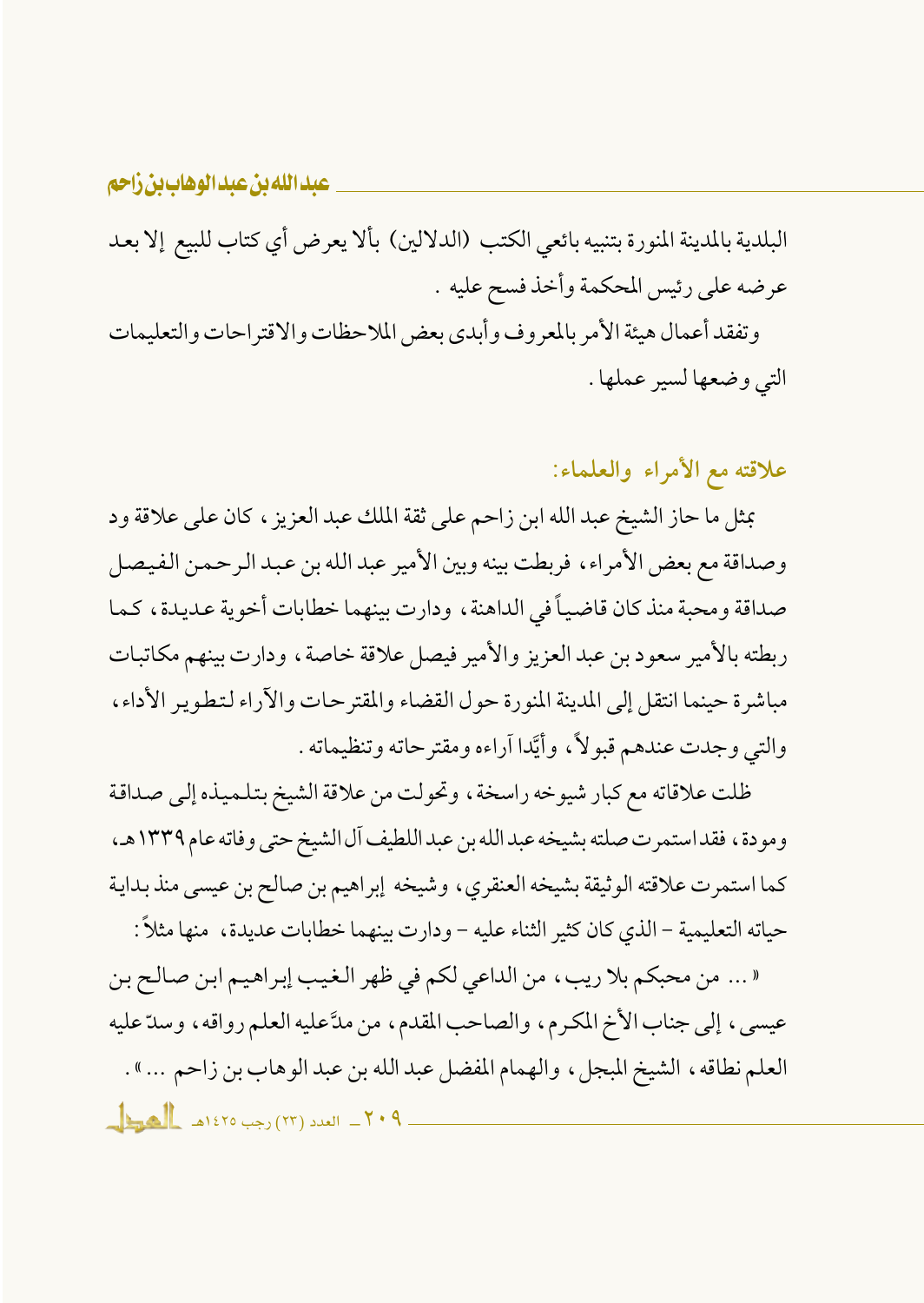وكانت له علاقة صداقة ومكاتبة مع القاضي الشيخ عبد الرحـمن بن على بن عودان ، الذي تولى القضاء في العديد من مـدن المملكة وبلدانها ، والشيـخ عـبد الله بن حسـن آل الشيخ، ومحمد بن إبراهيم آل الشيخ مفتى الديار السعودية ورئيس القضاة .

## صفاته و أخلاقه:

كان يو صف بالأخلاق الكريمة ورضا النفس والسماحة والبشاشة وطلاقة الوجه وإكرام الضيف والصديق وصلة الرحم، يعطف على الضعيف، ويحب الناس ويحبونه، تعرف في وجهه سمات العلماء من الوقار والحياء والتواضع، يزن الأمور بعقل رزين، عرف يقوة الشخصية وقوة الإيمان والشجاعة ، تولي مكانته هذه ، ليس بعلمه فحسب ، ولكن بورعه وتقواه وحلمه وسعة صدره، وكان لكرمه وسخاء نفسه أثر واضح وكبير في توطيد علاقاته مع كثير ممن عرفوه .

كان عادلاً ونزيهاً، صاحب فراسة في القضايا، قلَّما تخطيءٍ فراسته، فحاز بذلك محبة الناس والالتفاف دائماً حول مجالسه، وثقة وإجلال وتقدير المسؤولين .

#### طلامه:

كانت مجالس الشيخ عبد الله بن زاحم عامرة بالطلاب دائماً في كل المدن والقرى التى عمل فيها، فتلقى عنه أعلام تولوا القضاء والتدريس والوعظ والإرشاد والإمامة والخطابة، كان من أبرزهم:

> ١ – الشيخ عبد الله بن محمد بن عبد الوهاب ابن زاحم .  $\frac{1}{2}$ ه بيد (٢٣) (جب ١٤٢٥هـ - ٢١٠ ـ